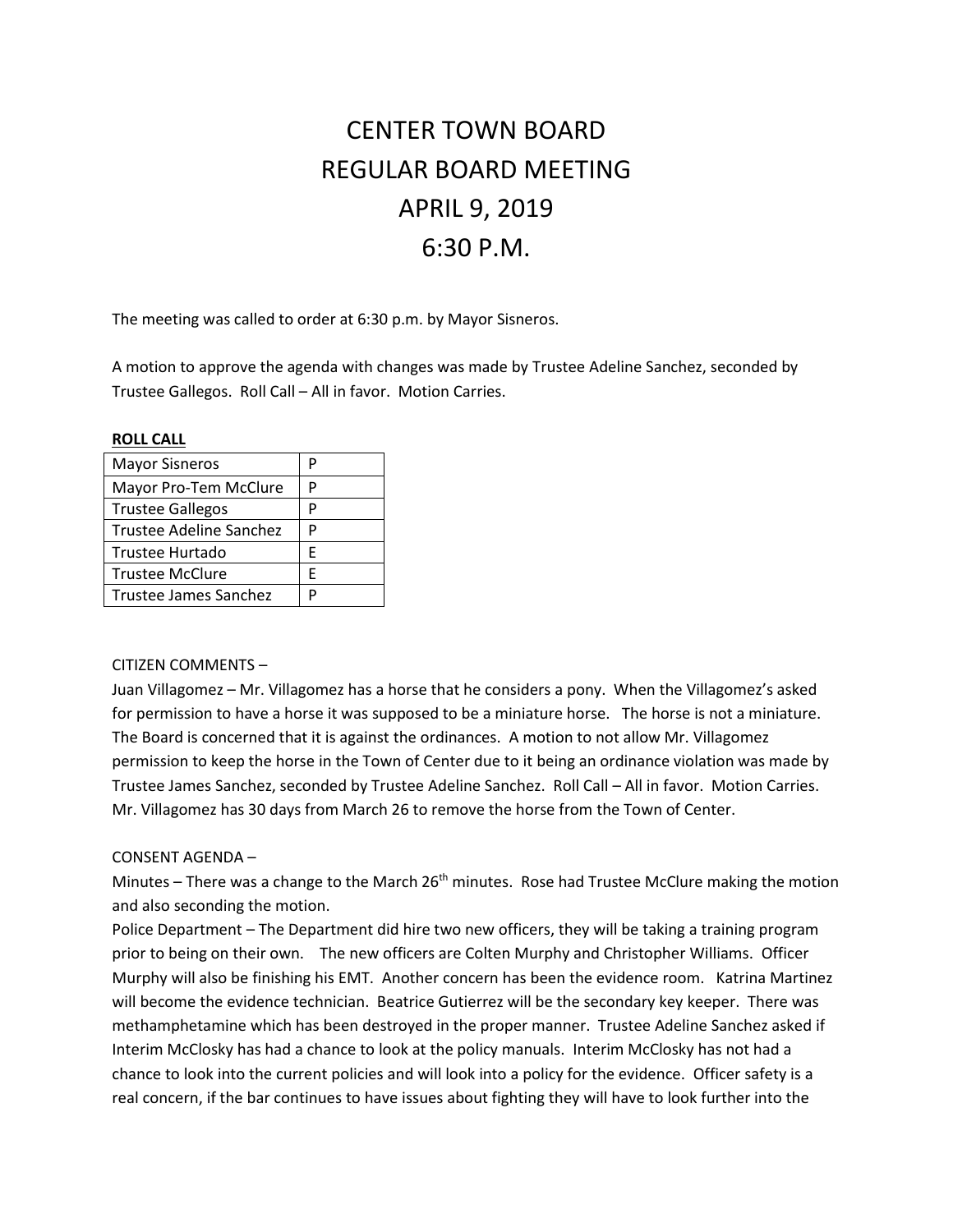liquor license. Another concern was the wages that the officers are currently receiving; they are one of the lowest paid in the Valley. Interim McClosky would like the Town to be competitive with the wages. The Dept. did receive a complaint about the phone not being answered in dispatch. That has been corrected. Interim McClosky wanted to thank Sgt. Arellano for giving a driving course prior to his resignation.

Court Report – There were no questions.

Public Works Reports -

Utilities – There was one question on the boring that would be done for the electrical upgrade.

Waters-Dave will have the crew look for a possible leak behind the old Ford Garage.

Streets and Parks – There were no questions.

Code Enforcement Report- There were no questions.

A motion to approve the consent agenda was made with a change to the March  $26<sup>th</sup>$  minutes was made by Trustee Adeline Sanchez, seconded by Trustee Gallegos. Roll Call – All in favor. Motion Carries.

MANGERS REPORT – Rose talked about the grants. The Town of Center received a total of \$30,500 from Saguache County. The Town also received \$1 million dollar grant for water meters. Rose will send a thank you letter to Saguache County.

OLD BUSINESS –

PARK GATE –

Dave would like to spend \$13,000 for a very good park gate. This will be tabled until next meeting.

WATER AUGMENTATION – Mayor Sisneros said that they had a workshop on Monday April 8. The idea is to proceed with a plan for the augmentation. Attorney Trujillo recommends that the Town approve moving forward with the augmentation plan. The project may take up to one year to get a plan filed. There are a few wells that need a decision on how to use them. A motion to move forward with the augmentation plan was made by Mayor Pro-Tem McClure, seconded by Trustee Adeline Sanchez. Roll Call – All in favor. Motion Carries.

## NEW BUSINESS –

LA SIERRA BAR – LIQUOR LICENSE RENEWAL – Attorney Trujillo recommends that they do renew license but would like the owner to be present at the next meeting. A motion to approve the liquor license with the license holder to appear at the April 23, 2019 meeting was made by Trustee Adeline Sanchez, seconded by Mayor Pro-Tem McClure. Roll Call – All in favor. Motion Carries.

POLICE EVIDENCE- BANK ACCOUNT – There are a lot of issues with evidence. They will find out how it was seized, it may be open to negotiations.

CALENDAR ITEMS April 23, 2019 @ 4:00 p.m. workshop – Police Department.